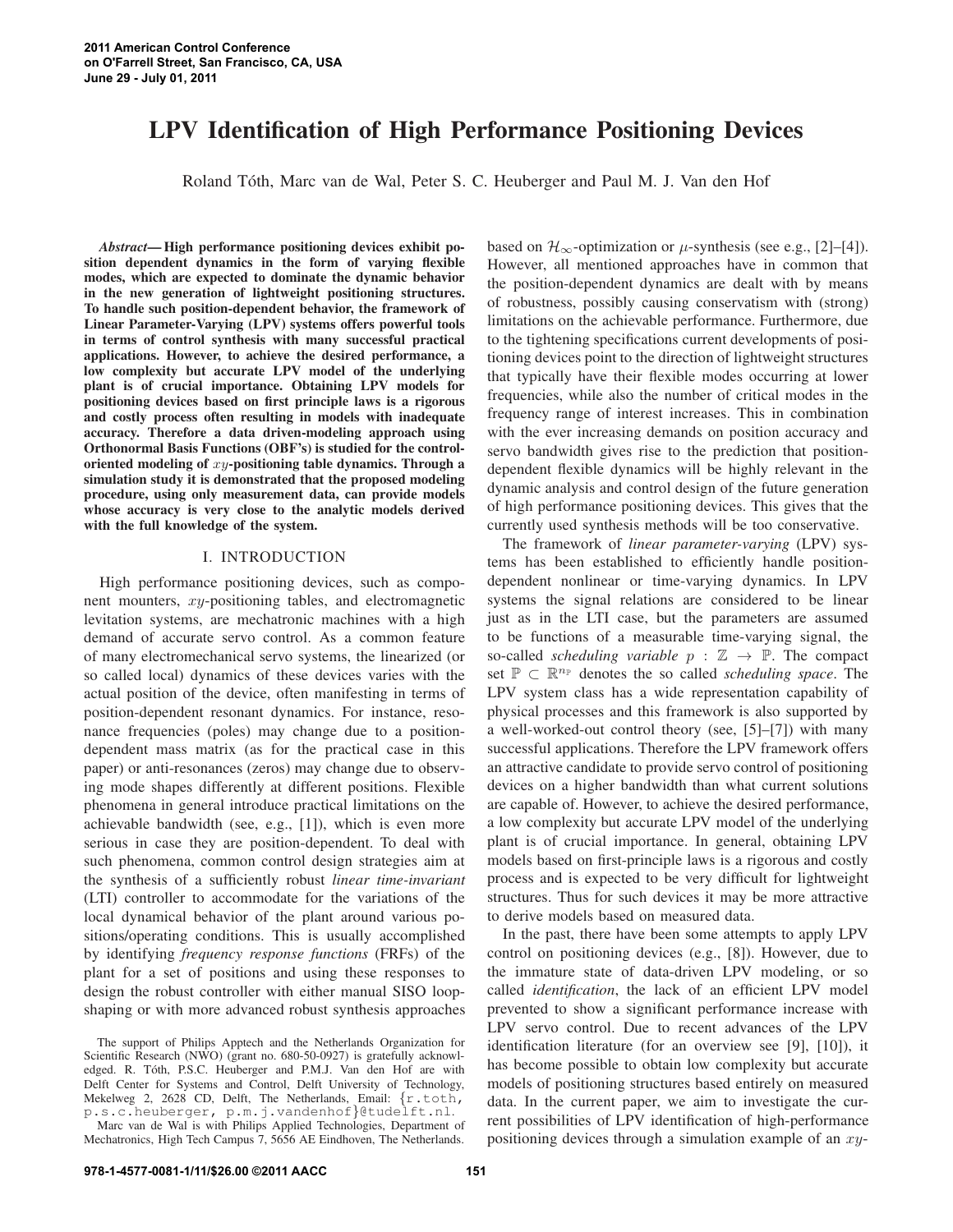positioning table, used in the mass-production of integrated circuits. In the investigated scenario, we show that both frequency-domain specifications of the modeling in terms of local dynamics and global accuracy of the model can be guaranteed through an *orthonormal basis functions* (OBFs) based LPV identification approach applied in closed loop. This method also leads to a *linear fractional representation* (LFR) of the model ready to be used for control synthesis. In order to simplify the underlying identification problem we will focus on the development of a *discrete-time* (DT) model.

The paper is organized as follows: first in Sec. II the general concepts of LPV models and representations are discussed also motivating why the use of OBF models is attractive in terms of identification. This is followed in Sec. III by a brief overview of modeling  $xy$ -positioning tables in the LPV context and setting up the first-principle model of such a system whose identification is addressed in the sequel of the paper. Next in Sec. IV, a local type of OBF based LPV identification approach is introduced and demonstrated on the identification problem of the firstprinciple  $xy$ -positioning table model. This is followed by the validation and assessment of the developed LPV-OBF model in Sec. V. Finally in Sec. VI the conclusion about presented results are drawn.

### II. LPV MODELS & REPRESENTATIONS

The dynamic description of a discrete-time LPV system  $S$  can be formalized as a convolution in terms of  $p$  and the input  $u : \mathbb{Z} \to \mathbb{R}^{n_u}$ :

$$
y(k) = \sum_{i=0}^{\infty} H_i(p,k)u(k-i),
$$
 (1)

where  $y : \mathbb{Z} \to \mathbb{R}^{n_y}$  denotes the output of S and  $k \in \mathbb{Z}$  is the discrete time. The coefficients  $H_i$  of (1) are matrix functions of  $p$  and they define the varying linear dynamical relation between  $u$  and  $y$ . This description is a series expansion representation of S in terms of the so called *pulse basis*  $\{q^{-i}\}_{i=0}^{\infty}$ , where q is the time-shift operator, i.e.  $q^{-i}u(k)$  =  $u(k - i)$ . It can be proven that for an asymptotically stable S, the expansion  $(1)$  is convergent  $[10]$ .

If the functions  $H_i$  only depend on the instantaneous value of p, i.e.  $H_i(p(k))$ , then their functional dependence is called *static*. Otherwise the dependence is called *dynamic* when  $H_i$  not only depends on the instantaneous but also on timeshifted values of  $p$ . An important property of LPV systems is that for a constant scheduling signal, i.e.  $p(k) = p$  for all  $k \in \mathbb{Z}$ , (1) is equal to a convolution describing an LTI system as each  $H_i(p, k)$  is constant. Thus, LPV systems can be seen to be similar to LTI systems, but their signal behavior is different due to the variation of the  $H_i$  parameters. Note that there are many formal definitions of LPV systems based on particular model structures and parameterizations. The convolution form (1) can be seen as their generalization.

Two important of these formulations are LPV *state-space* (SS) representations and LFRs commonly used in the control literature. LPV-SS representations of a given LPV system  $S$ , denoted as  $\mathfrak{R}_{SS}(\mathcal{S})$ , are often defined under the assumption of static dependence in the form of

$$
qx = A(p)x + B(p)u,
$$
 (2a)

$$
y = C(p)x + D(p)u,
$$
 (2b)

where  $x : \mathbb{Z} \to \mathbb{R}^{n_x}$  is the state signal and  $A, B, C, D$ , with appropriate dimensions, are rational matrix functions of  $p$ , nonsingular on P. The LFR of S, denoted by  $\Re_{\text{LFR}}(\mathcal{S})$ , is defined as

$$
\begin{bmatrix} qx \\ z \\ y \end{bmatrix} = \begin{bmatrix} A & B_1 & B_2 \\ C_1 & D_{11} & D_{12} \\ C_2 & D_{21} & D_{22} \end{bmatrix} \begin{bmatrix} x \\ w \\ u \end{bmatrix}, \quad (3a)
$$

where  $\{A, \ldots, D_{22}\}$  are constant matrices with appropriate dimensions and

$$
w(k) = \Delta(p(k))z(k),
$$
 (3b)

with  $\Delta : \mathbb{P} \to \mathbb{R}^{n_p \times n_p}$  being the function of p. Commonly,  $\Delta$  has a block diagonal structure containing the elements of p and  $\Delta$  is assumed to vary in a polytope. Additionally, x, w, z are latent (auxiliary) variables of  $\mathfrak{R}_{\mathrm{LFR}}(\mathcal{S})$ . The *continuous-time* (CT) equivalent of SS representations and LFRs can also be formulated by simply substituting  $q$  with the differential operator  $\frac{d}{dt}$ .

In identification, we aim to estimate a dynamical model of the system based on measured data, which corresponds to the estimation of each  $H_i$  in (1). This estimation is formalized in terms of a model structure (an abstraction of (1)) and an identification criterion. A particularly attractive model structure in the LPV case follows by the truncation of (1) to a finite number of expansion terms. Assuming static dependence of  $H_i$ , the resulting model reads as

$$
y(k) = \sum_{i=0}^{n} H_i(p(k))u(k-i),
$$
 (4)

which can be seen as the LPV version of the well known LTI *finite impulse response* (FIR) models. Such models have many attractive properties in terms of identification in opposite to the rather challenging problem of identification of (2a-b) or (3a-b). An important property of (4) is linearityin-the-coefficients that allows to use linear regression for the estimation of  $\{H_i\}_{i=1}^n$  as a function of  $p(k)$  if they are linearly parameterized:

$$
H_i(p(k)) = \sum_{j=0}^{n_i} \theta_{ij} f_{ij}(p(k)),
$$
 (5)

where  $\theta_{ij} \in \mathbb{R}^{n_{\mathbb{Y}} \times n_{\mathbb{U}}}$  are the unknown parameters and  $f_{ij}$  are prior selected functions. Furthermore, noise or disturbances in the system can be modeled in an *output error* (OE) sense with this model structure, which allows independent parametrization of the noise model. However, a well known disadvantage of FIR models, both in the LTI and the LPV cases, is that the expansion may have a slow convergence rate, meaning that it requires a relatively large number of parameters for an adequate approximation of the system. In order to benefit from the same properties, but achieve faster convergence rate of the expansion, it is attractive to use basis functions which, opposite to  $q^{-i}$ , have infinite impulse responses. A particular choice of such a basis follows through the use of *orthonormal basis functions* (OBFs), which are specific basis functions in  $H_2$  (see [11]). Then an OBFs based LPV model structure is formulated as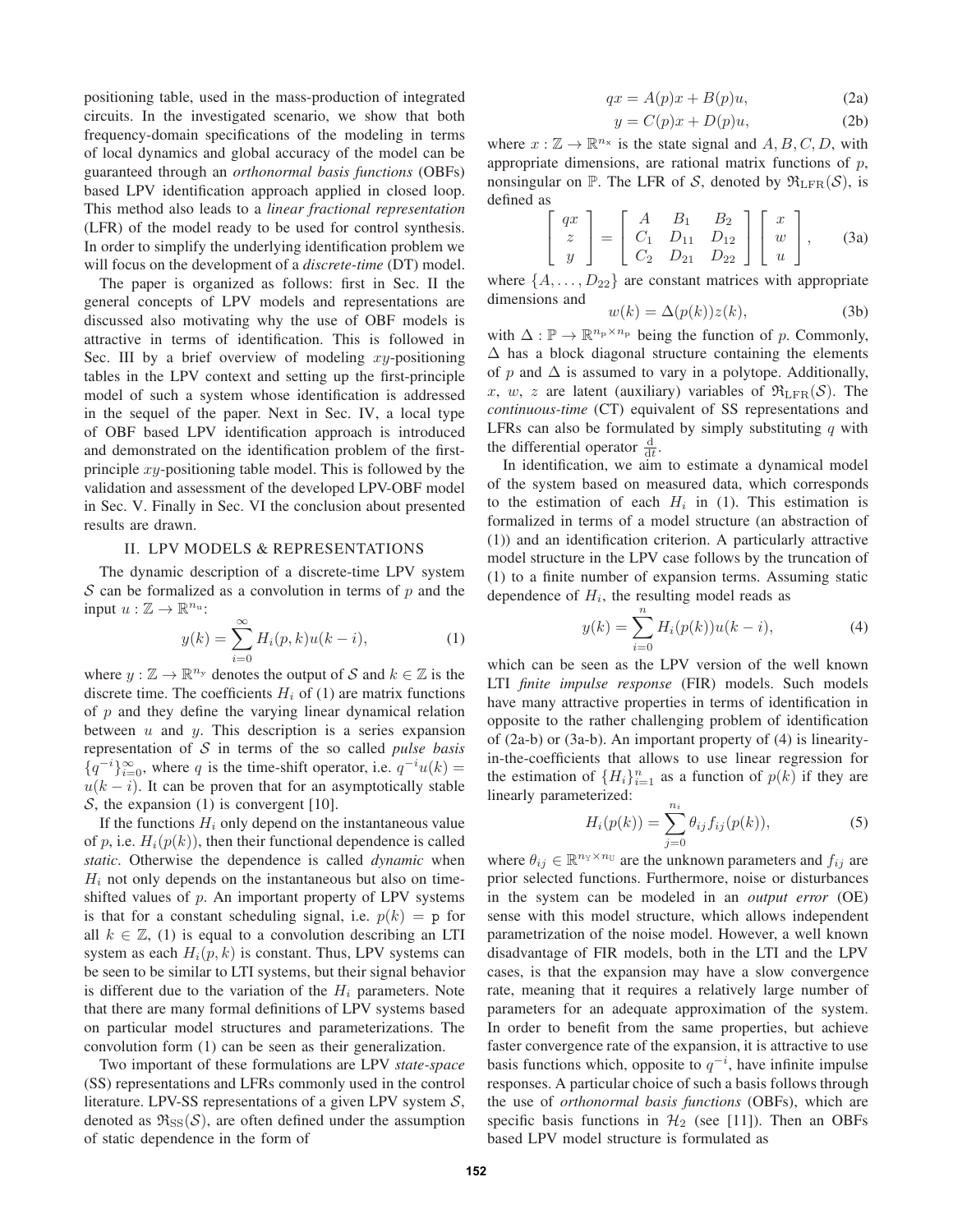

Fig. 1. Schematic view of the standard configuration of  $xy$ -positioning tables: (1) short stroke; (2) laser interferometers; (3) linear motors of the long and short strokes.

$$
y(k) = W_0(p(k))u + \sum_{i=1}^{n} W_i(p(k))\phi_i(q)u,
$$
 (6)

where  $\{W_i\}_{i=0}^n$  are the *p*-dependent expansion coefficients of the truncated series expansion of  $S$  in terms of the OBFs  $\{\phi_i\}_{i=1}^n \subset \mathcal{H}_2$  being analytic in the exterior of the complex unit disk. For a detailed overview of the properties of OBF based model structures like (6) and their identification approaches see [10]. Among many attractive properties of (6), it is worth to mention that unlike other IO type of model structures, OBF model structures have a direct LFR realization. In the sequel we will focus on the so called local type of identification of (6) by demonstrating its efficiency w.r.t. the data-driven modeling of an  $xy$ -positioning table. However, before that, let's investigate how such highperformance positioning devices can be modeled in the LPV framework based on first principle laws, why data-driven modeling is attractive for these systems and what are the expectations w.r.t. the produced models.

# III. LPV MODELING OF xy-POSITIONING TABLES

xy-positioning tables are part of high-performance positioning devices used commonly in the production of *integrated circuits* (ICs). The conventional design of these devices, depicted in Fig. 1, involves a *long stroke*, called the  $xy$ -positioning table, moved by two linear motors on parallel rails. On the long stroke a third linear motor positions the *short stroke* which is magnetically levitated by a set Lorentz motors to achieve high accuracy positioning. The overall device is controlled in six motion *degrees of freedom* (DOFs) (3 translational and 3 rotational freedom), with usual servo error requirements in the order of  $[1, 50]$  [nm]. However, the long stroke itself is often only controlled in the  $x, y$ translational and the z-rotational DOF's. Besides the high accuracy requirements, high throughput is also a primary objective, giving rise to fairly aggressive motion parameters, with speeds in the order of  $0.5 - 1$  [m/s] and accelerations in the order of  $10 - 30$  [m/s<sup>2</sup>].

#### *A. First-principle modeling*

The first-principle modeling concept of a conventional  $xy$ positioning table is described in Fig. 2. In this modeling concept, it is assumed that the long stroke has no displacement in the x-direction, i.e.  $x_2 = 0$ . Under this assumption, the dynamical behavior of this multiple mass-damper-spring



Fig. 2. First-principle modeling concept of  $xy$ -positioning tables.

system  $S$  can be described via the following differential equation:

$$
r_{\mathcal{M}}\ddot{w} + r_{\mathcal{B}}(x_1)\dot{w} + r_{\mathcal{K}}(x_1)w = r_{\mathcal{F}}u\tag{7}
$$

where  $w = [x_1 \quad y_1 \quad R_{z1} \quad y_2 \quad R_{z2}]^\top$ ,  $u =$  $[F_{\rm x}$   $F_{\rm left}$   $F_{\rm right}$   $]^\top$  and  $r_{\rm M}$  and  $r_{\rm F}$  are full rank block diagonal matrices with appropriate dimensions and  $r<sub>B</sub>$  and  $r<sub>K</sub>$  are linear matrix functions of  $x<sub>1</sub>$ . By taking  $p = x<sub>1</sub>$ as a scheduling variable with  $\mathbb{P} = [x_{\min}, x_{\max}] \subset \mathbb{R}$ , the differential equation (7) has a minimal continuous-time LPV-SS realization with input-output partition  $([x_1 \, y_1 \, R_{z1}], u)$  as

$$
\Re_{\rm SS}(\mathcal{S}) = \left[ \begin{array}{cc|c} 0 & I & 0 \\ \hline -r_{\rm M}^{-1}r_{\rm K}(p) & -r_{\rm M}^{-1}r_{\rm B}(p) & -r_{\rm M}^{-1} - r_{\rm F} \\ \hline I & 0 & 0 \end{array} \right] (8)
$$

Note that such an LPV model is called a quasi-LPV model as  $p$  is not an external variable of the system, however with a certain degree of conservatism this does not prevent the use of LPV control.

In the obtained MIMO-LPV model (8), forces in one direction have influence on the movements in other directions. More specifically, either of the forces  $F_{\text{left}}$  and  $F_{\text{right}}$  affect both the y-translation and the  $R_{z}$ -rotation. In particular, if  $x_1 \neq 0$ , then  $F_{\text{left}} = F_{\text{right}}$  do not result in a pure ymovement, but also causes a rotation, since the end effector mass  $M_1$  is felt differently by actuators  $F_{\text{left}}$  and  $F_{\text{right}}$ . Thus, to enable the design of SISO controllers the plant dynamics are commonly decoupled in practice by using preand post-transformation matrices  $T_u$  and  $T_v$  implemented directly into the hardware. As in the LPV case full decoupling of the IO channels is currently not a well-understood concept, thus the decoupling of the plant is developed by using a rigidbody formulation of (7), providing approximately decoupled dynamics (i.e. approximately diagonal) in the low-frequency region.

Based upon the above given considerations, the rigid-body decoupled plant can be written as:

$$
\mathfrak{R}'_{\mathrm{SS}}(\mathcal{S}) = T_{\mathrm{y}}(p) * \mathfrak{R}_{\mathrm{SS}}(\mathcal{S}) * T_{\mathrm{u}}(p), \tag{9}
$$

where  $\Re$ <sub>SS</sub>(S) is the LPV representation (8) of the plant dynamics. The matrix  $T<sub>y</sub>$  is defined by the variables to be controlled:  $y'_1 = y_1 - R_{z1}x_1$  and  $y'_2 = R_{z1}$  which are the actual measurements available from  $xy$ -positioning tables (besides the measurement of  $x_1$ ). Next  $T_u$  is developed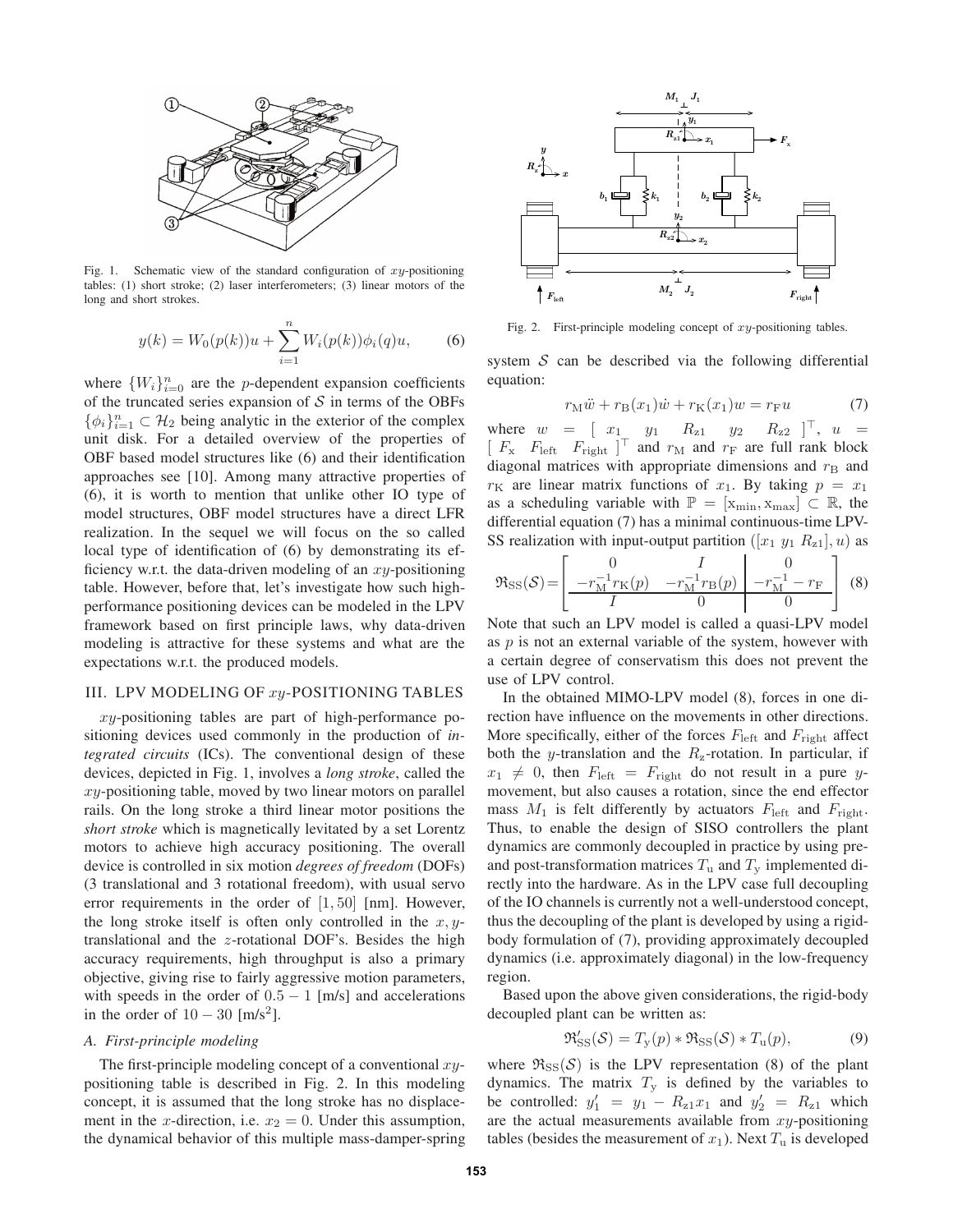

Fig. 3. Bode magnitude plot of the  $2 \times 2$  MIMO  $xy$ -table model at different x-positions (in open-loop).

by assuming arbitrary slow variation of  $x_1$  and aiming for  $T_{\rm u}P_0T_{\rm v}=I$  where  $P_0$  is the static gain of the system. By applying  $T_v$  and  $T_u$  in terms of (9) on the full model results in the following LPV-SS form:

$$
\mathfrak{R}_{\rm SS}(\mathcal{S}') = \left[ \begin{array}{cc} A(p) & BT_{\rm u}(p) \\ T_{\rm y}(p)C & 0 \end{array} \right] = \left[ \begin{array}{cc} A(p) & B'(p) \\ C'(p) & 0 \end{array} \right] (10)
$$

In the sequel we will restrict our attention to the dynamical behavior of (10) w.r.t. output channels  $y' = \begin{bmatrix} y_1 - y_2 \end{bmatrix}$  $R_{z1}x_1$   $R_{z1}$ <sup>T</sup> and input channels  $\left[ \begin{array}{cc} F_x & F_{\text{left}} \end{array} \right]$   $\begin{array}{c} F_{\text{right}} \end{array}$   $\right]$ <sup>T</sup> =  $T_u(p)u'$ . For these IO channels, the frozen FRF's of the firstprinciple model of a real-life  $xy$ -positioning table, obtained with the same modeling concept as  $(10)$ , are depicted at different  $x_1$ -positions in terms of Bode magnitude plots in Fig. 3. To protect the interest of the manufacturer, frequency and time have been scaled throughout this paper. The following observations are crucial:

- The system dynamics can be clearly separated into an unstable rigid body part dominant in the low frequency band (below 1) and a  $x_1$ -position dependent stable flexible part dominant in the frequency band [1, 3] which is symmetric in magnitude to the  $x_1 = 0$  position (phase has a 180 $\degree$  drop at  $x_1 = 0$  due to sign change).
- In the diagonal channels, rigid body dynamics correspond to a second order integrator, while in the offdiagonal channels, due to the decoupling, only a small proportional term can be observed.
- At  $x_1 = 0$ , the off-diagonal transfer functions become aprox. zero, indicating perfect decoupling. The order of the transfer functions corresponding to the diagonal channels (each with order 6) also drops by 2 at  $p = 0$ .

#### *B. Expectations of modeling*

Deriving first-principle models of more complicated  $xy$ positioning table designs is commonly a rigorous and costly process often resulting in an inadequate accuracy of the model due to unmodeled dynamics relevant for the expected accuracy. The coefficients of the resulting model need to be



Fig. 4. Simplified closed-loop control scheme of the  $xy$ -table mechanism with measurement error  $v$ .

estimated for each setup, requiring complicated measurement procedures. Such a modeling scheme is expected to be infeasible for next generation of lightweight structures. Thus it is important to derive efficient identification procedures which can provide accurate models of the dynamics based on measured data. However as a first step towards this aim, we will study the LPV identification of the previously developed first-principle LPV model (10) to be able to analyze the performance of the method w.r.t. the analytical form of the system. Expectation w.r.t. the aimed model are the following:

- High accuracy of the model w.r.t. both constant and varying trajectories of  $p(t) = x_1(t)$ . For constant values of  $p$ , the magnitude of the error in terms of the local or so called frozen *frequency response function* (FRF) of the system needs to be less than −40dB, while for varying trajectories of  $p$  the accuracy in terms of signal response needs to be at least in the magnitude of  $\mu$ m.
- Accurate modeling of rigid body dynamics.
- Effective low order modeling.

# *C. Simulation conditions*

To setup a relevant simulation study where LPV identification of the considered  $xy$ -positioning table can be studied, it is important to simulate real-life conditions of experimentation. As the underlying system is unstable, therefore meaningful simulation or measurements can be taken only under closed loop control. For this purpose robust CT-LTI single-loop controllers  $K_{y_1}(s)$  and  $K_{R_{z_1}}(s)$  have been designed for the model satisfying moderate specs. in terms of performance. The complete closed control loop of the system is given in Fig. 4, which corresponds to a simplified control architecture used in practice.

In order to give a realistic setting for identification, noise affecting both the closed loop control and the data acquisition is also considered in the following form:

$$
\hat{y}_1(k) = y'_1(k) + v_1(k), \quad \hat{y}_2(k) = y'_2(k) + v_2(k),
$$
 (11)

with  $v_1$  and  $v_2$  independent withe noise processes with normal distributions:  $v_1(k) \in \mathcal{N}(0, \frac{1}{3} \cdot 10^{-7})$  and  $v_2(k) \in$  $\mathcal{N}(0, \frac{5}{3} \cdot 10^{-6})$ . Such levels of noise are typical under the considered laser-interferometers based high-accuracy position measurements. Note that these noise conditions seem to be not so significant, but due to the relatively small range of movement and the tight error specifications we will see that they are challenging enough. Additionally, to record DT data for identification purposes, the inputs and outputs of the  $xy$ -positioning table in Fig. 4 are sampled with a sampling frequency of 20 [-] (i.e.  $10\times$  the highest interesting frequency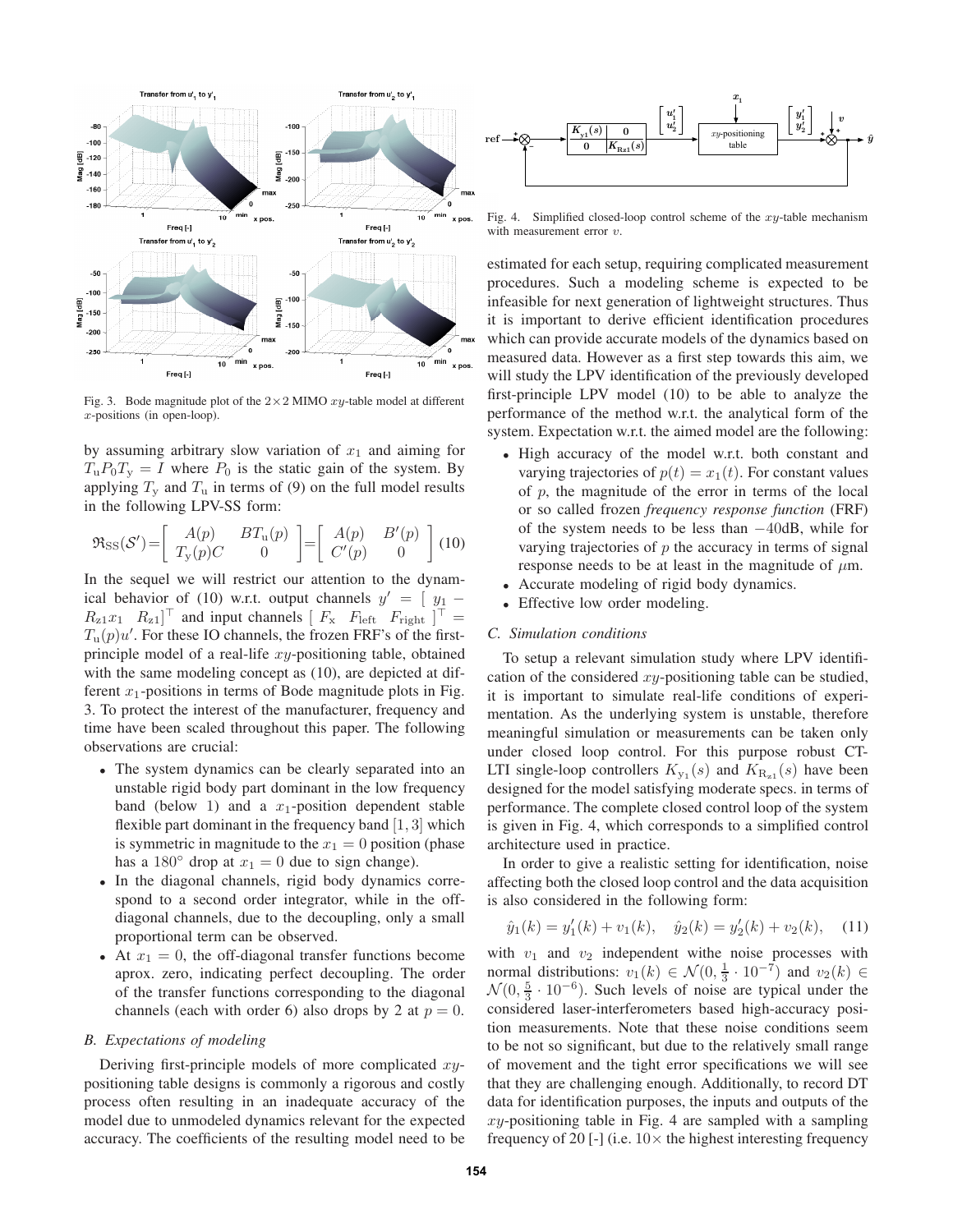point: 2 [-]), which is adequate to model the high-frequency behavior of the system.

# IV. OBFS BASED LPV IDENTIFICATION

In the LPV identification literature a wide variety of different identification approaches have been introduced (see [9], [10] for recent overviews). Methods available can be classified based on the used model structure or the type of applied identification paradigm: like global and local approaches. In case of *global approaches*, an LPV model is identified based on data records with varying  $p$  while in case of the *local approaches* first LTI models of the plant are identified around specific operating conditions (constant  $p$ ) and then the resulting models are interpolated on  $\mathbb P$  to form a global LPV model. Each paradigm has its advantages and weak points, however it is generally true that it is very difficult to include identification constraints into global methods which would guarantee a specified upper bound of the model accuracy for constant  $p$  (local fit). Moreover, LPV systems do not have a transfer function representation. Therefore, it is only possible to include frequency domain constraints for local type of approaches. Regarding the specification of the identification problem given in Sec. III-B, it becomes obvious that a local approach is attractive for the considered setting. Among local LPV identification approaches, OBFs based methods have certain advantages due to the fact that interpolation in terms of local snapshots of the coefficients of e.g. (6) is well-posed and not affected by problems observed for state-space model structures (see [12]). Additionally, the resulting LPV-OBF model has a direct LFR realization avoiding the complicated realization approaches required for input-output type of model structures. Due to these considerations, in the sequel an LPV local type of identification approach is introduced which aims to capture the behavior of (10) with the model structure (6) using an OE noise model. In order to guarantee the tight FRF specifications we will take a frequency-domain approach to accomplish the local identification steps. The relevant questions here are how to choose the basis functions  $\{\phi_i\}_{i=1}^n$  to provide an efficient representation of the dynamics, how to estimate local snapshots of  $W_i(p)$  to guarantee the specified FRF constraints, and how to provide interpolation such that the model fulfills the constraints between the interpolation points while its performance for varying  $p$  will also be acceptable.

# *A. Choice of model structure*

Based on the observations in Sec. III-A, it is attractive to separate the system dynamics into an additive "rigid-body part," which is not dependent on  $p$ , and a remaining "flexible part" that contains the varying-poles related dynamical aspects of the system. By identifying the flexible part with a fixed DT rigid body filter provides the means to enforce the well-known fact that the low-frequency behavior of the system is governed by decoupled  $2<sup>nd</sup>$ -order integrators with an additional zero at −1 for each diagonal IO channel:

$$
\phi_{R}(z) = \frac{z+1}{(z-1)^{2}}.
$$
\n(12)

It can also be observed in Fig. 3 that the "moving" pole locations of the underlaying IO channels of the system are the same. This implies that the optimal set of OBFs, which provide the fastest convergence rate, is the same for each channel. Furthermore, local approaches can only identify coefficients, like  $W_i$  in (6), with static dependence. Thus the overall model structure can be chosen as

$$
\hat{y}_{\theta} = \begin{bmatrix} c_1 \phi_{\mathcal{R}}(q) & 0 \\ 0 & c_2 \phi_{\mathcal{R}}(q) \end{bmatrix} u + \sum_{i=1}^{n_g} W_i(p) \phi_i(q) u \quad (13)
$$

where  $\{\phi_i(q)\}_{1}^{n_g}$  is a set of SISO OBF's and  $c_1, c_2 \in \mathbb{R}$ with  $W_i : \mathbb{P} \to \mathbb{R}^{2 \times 2}$  are the unknown coefficients to be estimated which are specific w.r.t. the underlaying system. The next question is how to obtain basis functions that guarantee a fast convergence rate of (13) w.r.t. the considered system. However, before that it is important to design our experiments which will give the information upon which adequate selection of the basis functions and the estimation of the expansion coefficients will be accomplished.

## *B. Experiment design & data generation*

The first step of experiment design for local identification is the gridding of P. This refers to designing the points on the  $x_1$ -axis around which local LTI identification of the setup will be performed. It is important that the gridding must be dense enough to capture important dynamic changes of the plant for different  $x_1$ -positions. By analyzing the rate of change of the frozen poles and zeros of the system w.r.t.  $\mathbb{P} = [\mathbf{x}_{\text{min}}, \mathbf{x}_{\text{max}}]$ , a grid of 21 equidistant points is chosen.

In order to generate informative data for frequency-domain identification at the designated  $x_1$ -positions, orthogonal multisines with normalized amplitude are generated based on  $2^{14}$  equidistant frequency points  $W = {\omega_k}_{k=1}^{2^{14}}$  in the range  $[10^{-4}, 10]$ . This frequency range has been chosen to contain the relevant dynamical aspect of the plant in terms of rigid body and flexible modes. The orthogonality of the generated multisine signals  $r_{11}$ ,  $r_{12}$ ,  $r_{21}$ ,  $r_{22}$  can be understood in the following manner: the *discrete-time Fourier transforms*  $R_{11}(\omega), \ldots, R_{22}(\omega)$  of these signals, satisfy that

$$
R(\omega_k)R^{\mathrm{H}}(\omega_k) = \begin{bmatrix} \lambda_1(\omega_k) & 0 \\ 0 & \lambda_2(\omega_k) \end{bmatrix} \prec I, \quad \omega_k \in \mathcal{W},
$$
  
where 
$$
R(\omega_k) = \begin{bmatrix} R_{11}(\omega_k) & R_{12}(\omega_k) \\ R_{21}(\omega_k) & R_{22}(\omega_k) \end{bmatrix}.
$$

This property ensures high accuracy frequency domain estimates in closed loop even under heavy measurement noise.

In the experiments first signals  $r_{11}$  and  $r_{21}$  are used as references for  $y_1 - R_{z1}x_1$  and  $R_{z1}$  (see Fig. 4) and with constant  $x_1$  equal to a grid point. Then the whole experiment is repeated by using  $r_{12}$  and  $r_{22}$ . The two set of responses for  $y_1 - R_{z1}x_1$  and  $R_{z1}$  are required to uniquely estimate the 2x2 MIMO FRF of the plant at the considered  $x_1$  position. Note that the normalized reference signals are multiplied with  $10^{-4}$  to remain in the operating range of the setup.

With the designed multisine sequence, data is generated based on the closed loop model starting from zero initial conditions. To generate an appropriately long data record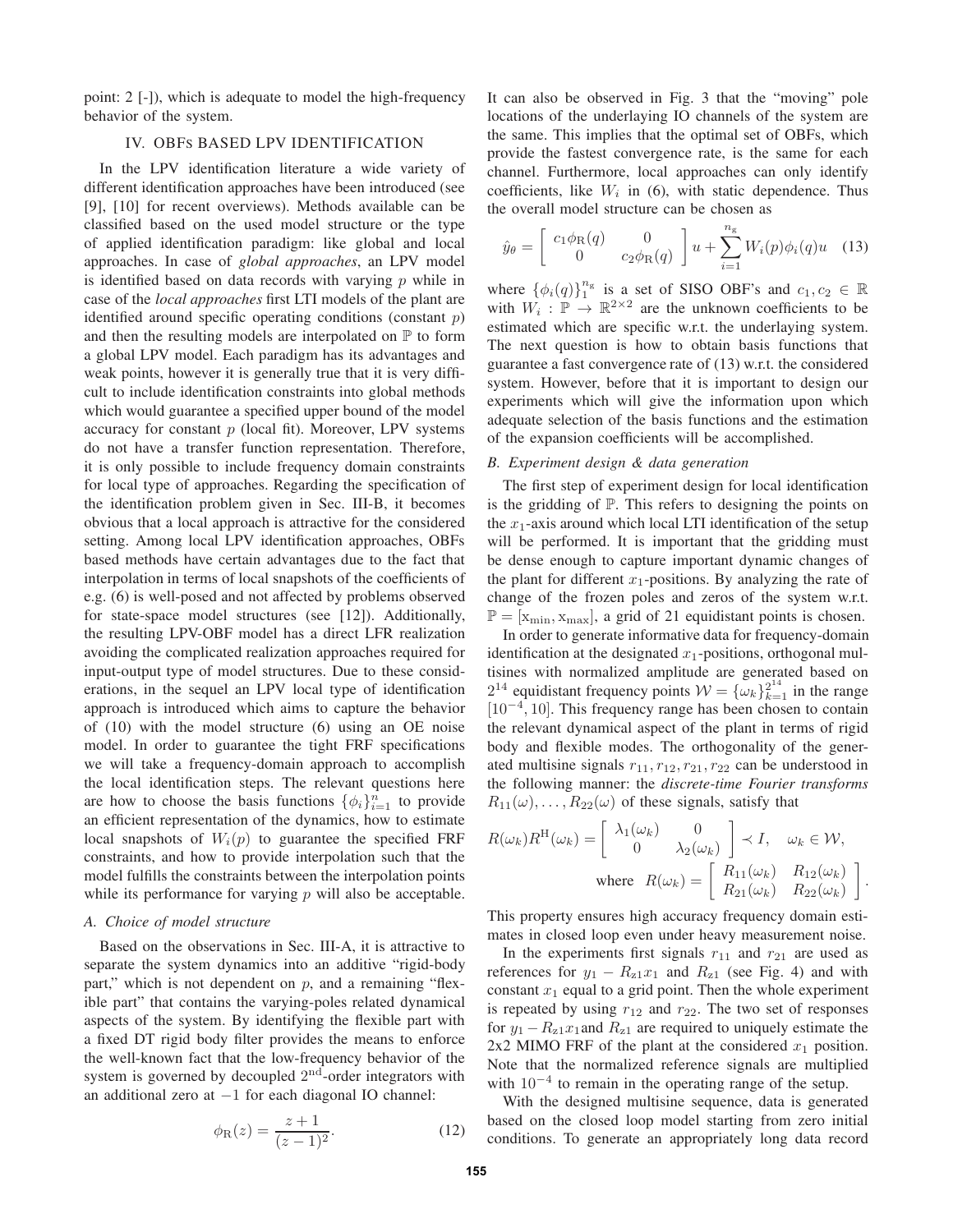for the attenuation of both the transient and noise effects, the designed multisines are repeated 25 times. For validation purposes noise free data records are also generated.

## *C. FRF estimate of the local behaviors*

The data records that are collected in the previous step now can be used to deliver estimates of the FRF of the system at the chosen  $x$ -positions. Consider the data sets  $\mathcal{D}_{p,1} = \{y'_{ref1}(k), y'_{ref1}(k), r_{ref1}(k)\}_{k=1}^{N_d},$  $\mathcal{D}_{p,2} = \{y'_{ref2}(k), u'_{ref2}(k), r_{ref2}(k)\}_{k=1}^{N_d}$  where  $T_u(p)u'_{refi}$  $\left[ \begin{array}{cc} F_x & F_{\text{left}} & F_{\text{right}} \end{array} \right]^\top$  and  $y'_{\text{ref}i} = \left[ \begin{array}{cc} y_1 - R_z x_1 & R_{z1} \end{array} \right]^\top$ collected from the model with  $x_1 = p$  and reference signals  $r_{\text{refi}} = [r_{1i} \quad r_{2i}]^\top$ . Denote the *fast Fourier transform* (FFT) of these signals taken on one period of the timedomain data as  $R_{\text{ref1}}(\omega)$ ,  $U'_{\text{ref1}}(\omega)$ ,  $Y'_{\text{ref1}}(\omega)$  and  $R_{\text{ref2}}(\omega)$ ,  $U_{\text{ref}'2}(\omega)$ ,  $Y'_{\text{ref}2}(\omega)$  respectively. Due to the periodic nature of the excitation, it is true that after the transients have died out the FFT of each period of the measured data records only differ from each other in terms of the additive noise. Therefore, by chopping off the transient part of the data records (first 5-10 periods) and averaging the results of the FFT on the remaining periods, the effect of the noise can be averaged out. Thus in the sequel consider these spectra as the averaged FFT of the non-transient periods. Let

$$
\begin{aligned}\n\bar{U}(\omega) &= \left[ \begin{array}{cc} U'_{\text{ref1}}(\omega) & U'_{\text{ref2}}(\omega) \end{array} \right], \\
\bar{Y}(\omega) &= \left[ \begin{array}{cc} Y'_{\text{ref1}}(\omega) & Y'_{\text{ref2}}(\omega) \end{array} \right], \\
\bar{R}(\omega) &= \left[ \begin{array}{cc} R_{\text{ref1}}(\omega) & R_{\text{ref2}}(\omega) \end{array} \right],\n\end{aligned}
$$

The classical way to estimate the FRF of the plant for a given frequency point  $\omega_k \in \mathcal{W}$  is

$$
\hat{F}(\omega_k) = \bar{Y}(\omega_k) \cdot \bar{U}^{-1}(\omega_k).
$$
\n(14)

However, it is well known that such an empirical transfer function estimate is biased in case of closed-loop data. To have an unbiased estimate is better to consider

$$
\hat{F}(\omega_k) = \left(\bar{Y}(\omega_k)\bar{R}^{\mathrm{H}}(\omega_k)\right) \cdot \left(\bar{U}(\omega_k)\bar{R}^{\mathrm{H}}(\omega_k)\right)^{-1}.\tag{15}
$$

Among many choices of unbiased closed loop estimators, (15) has also been observed in the literature to deliver good results under heavy noise settings [13].

By using the data records and the estimation approach (15), FRF estimates of the plant at the considered scheduling points have been calculated. During the calculation the first 10 periods in the records have been removed to attenuate the effect of initial conditions. The results at position  $x_{\min}$ are depicted in Fig. 5. From this figure it is obvious that the method delivers almost perfect estimate of the frozen FRFs on each IO channel. Furthermore the considered noise only significantly affects the high-frequency band beyond the flexible modes, which provides that accurate frequencydomain information is available to recover the most important dynamical aspects of the plant form measured data.

## *D. Selection of the OBF filter banks*

To arrive at an adequate selection of the OBF functions in (6) the so called Fuzzy-Kolmogorov c-Max (FKcM) approach provides a practically applicable solution [14]. This approach uses a clustering type mechanism to assign a set



Fig. 5. Bode magnitude plot of the estimated FRF of the plant at position xmin. Original plant (black), estimated FRF (grey), error (light grey).

of basis functions w.r.t. observed frozen pole locations of an LPV system, such that these functions have the least worstcase expansion error. The expansion error is considered in terms of the so called *Kolmogorov* n*-width cost*: worstcase  $\mathcal{H}_2$  error w.r.t. all possible transfer functions which have the observed pole locations. See [14] for a detailed description of this algorithm. The fuzziness variable m of this algorithm provides a trade off between computational complexity (small if  $m \ge 1$ ) and optimality of the solution  $(m \to \infty).$ 

To obtain an estimate of the frozen pole locations of the  $xy$ -positioning table model at the considered x-positions a general *curve fitting* method can be applied on the previously obtained FRF estimates. Here the approach of the FREQID toolbox has been used [15]. To arrive at the correct number of poles a MIMO common denominator model with  $8^{\text{th}}$ order has been estimated with curve fitting. The worst-case absolute error of the resulting pole estimates w.r.t. the true pole locations of the system at the given  $x$ -positions is 0.007%.

Next the FKcM approach is applied on the obtained highly-accurate pole estimates. By analyzing the results of the algorithm based on the estimated pole locations it has been observed that nearly optimal basis selection can be achieved if the fuzziness  $m$  is set to 35. Using this fuzziness value the algorithm has been executed on the estimated pole locations. The algorithm has been used with different number of optimized basis functions  $n_{\rm g}$  and the results are summarized in Table I. In this table, as a performance measure, the Kolmogorov  $n$ -width cost (see before) has been computed in dB both for the obtained pole estimates and also for all true frozen pole locations of the  $xy$ -positioning table in the considered  $x$ -region. From Table I it follows that the obtained OBF poles achieve very small representation error w.r.t the estimated poles (small Kolmogorov cost). However, w.r.t. the true pole locations a dramatic difference can be observed between the set of 4 or 16 basis functions. Further analysis of the results, which is not described here due to space limitations, shows that at least 12 basis functions are needed to represent adequately the varying system dynamics on P. After posteriori assessment of estimation with 12 and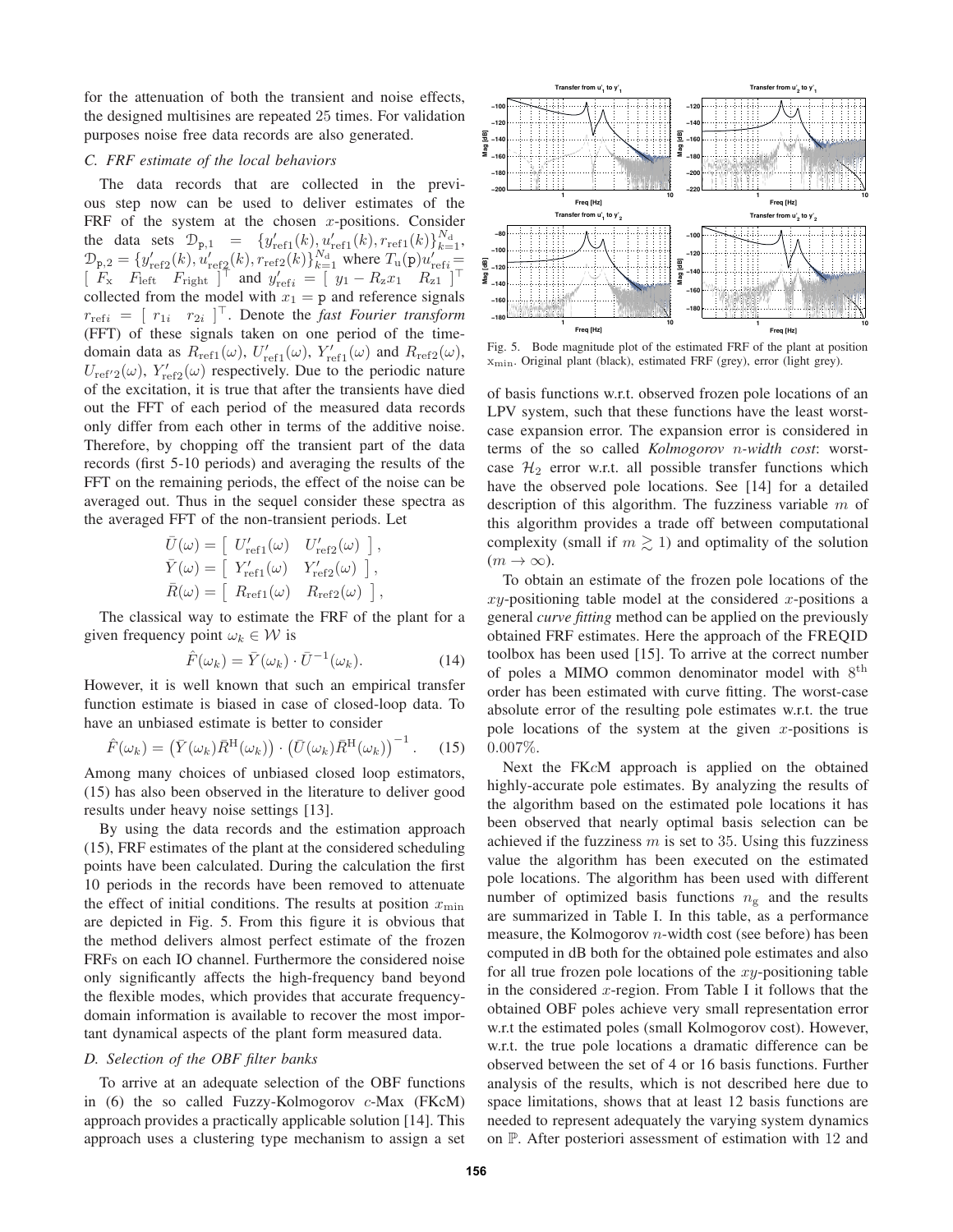## TABLE I

ACHIEVED KOLMOGOROV n-WIDTH COST BY THE FKcM PROVIDED OBF'S FOR FUZZINESS  $m = 35$  AND DIFFERENT NUMBER OF OBFS  $n<sub>g</sub>$ .

| $n_{\rm g}$ | estimated frozen poles | true frozen poles |
|-------------|------------------------|-------------------|
| 4           | $-61.061$ dB           | $-1.651$ dB       |
| 8           | $-125.884$ dB          | $-7.084$ dB       |
| 12          | $-197.604$ dB          | $-12.03$ dB       |
| 16          | $-257.905$ dB          | $-16.845$ dB      |

16 basis functions it is concluded that 16 basis functions are required to meet with the aimed specifications. It can also be shown that beyond 16 basis functions the improvement in model accuracy is not significant. Thus in the sequel, we will consider the OBF set with 16 basis functions selected by the FKcM approach to formulate (13).

# *E. Estimation of the expansion coefficient dependence*

By having the OBF filter banks chosen, the last remaining step of identification is to estimate the constants  $c_1$ ,  $c_2$  and the expansion coefficients  $W_i(p)$  in (13). For this purpose the already calculated FRF estimates of the system are used. Note that the frequency response of the OBF filters and the first-principles suggested rigid body filters can be computed w.r.t. the frequency points of the FRF estimate and in terms of the model structure these frequency responses should approximate the estimated FRFs by linear combination. Thus, estimation of the samples of the expansion coefficients  $W_i$  at each considered grid point  $p \in \mathcal{P}$  reduces to a simple linear regression. After solving the linear regression the resulting samples of each  $W_i$  can be interpolated using any approach like polynomial, spline, Chebysev, etc. After investigation of the obtained results with each method, it have been concluded that a polynomial interpolation provides the most efficient solution in terms of the complexity/accuracy trade off. Regarding polynomial interpolation it has been concluded that for the case of 16 OBF functions a polynomial order of 15 is minimally required to achieve a good approximation of the frozen dynamics. By using the FRF estimates the samples of the expansion coefficients of the OBF filter banks obtained in the previous section with  $n<sub>g</sub> = 16$  have been estimated and these samples have been interpolated with  $17<sup>th</sup>$  order polynomials. The results are depicted in Fig. 6. These figures show that using only a few estimated samples of the coefficient functions a close approximation of the polynomial dependencies can be obtained. This concludes the identification as the delivered model now can be explicitly realized in an LFR form.

### V. VALIDATION OF THE MODEL

As a final step it remains to validate the obtained model in both the frequency and the time domain.

#### *A. Frequency-domain validation*

The obtained LPV-OBF model can be compared in terms of its frozen frequency responses to the behavior of the firstprinciple model. For the OBF model with 16 basis functions and 17<sup>th</sup>-order polynomial dependence, the frozen frequency responses for each IO channel has been computed on a fine grid  $\mathcal{P} \subset \mathbb{P}$  together with the response of the true system



Fig. 6. Optimal coefficient functions  $W_i$  of the OBF's  $n_g = 16$  (solid lines) w.r.t. the frozen transfer functions between  $y_1$  and  $u_1$  at the grid positions  $x_1$  together with their polynomial approximation (dashed lines).



Fig. 7. Bode magnitude plot of the frozen frequency response at position  $x<sub>min</sub>$  of the estimated LPV-OBF model obtained with 16 basis functions and 17th-order polynomial coefficient dependence. Original plant (black), estimated OBF model (grey), approximation error (dashed grey).

and visualized in terms of Bode plots. The results at  $x_{\min}$  are given in Fig. 7 which corresponds to the worst-case model fit. By analyzing these results the following observations can be made:

- The overall difference between the magnitude error and magnitude of the transfer functions is aprox. 40 dB.
- However, the error increases with an aprox. 20 dB around the anti-resonance mode. This results as a side effect of linear regression. Using better tuned weights this error can be decreased if necessary.

This means that specifications in terms of frequency-domain accuracy could be achieved with the investigated identification approach.

#### *B. Time-domain validation*

It is also important to investigate the time-domain behavior of the identified LPV-OBF model. First the open-loop response of the model is computed by using recorded  $u$  and  $p$  signals from a closed-loop simulation of the original  $xy$ positioning table model for a monotone increasing  $p$  which corresponds to a fast sweep over P. The used reference signals here are 0 set-point for  $R_{z1}$  and a typical steplike pattern for  $y_1$ , designed in terms of optimal speed, acceleration and jerk profile. The resulting responses of the LPV-OBF model (after re-transformation with  $T_{\rm v}(p)$ ) are given in gray in Fig. 8 while the response of the original plant is given in black. The error is dominated by a small